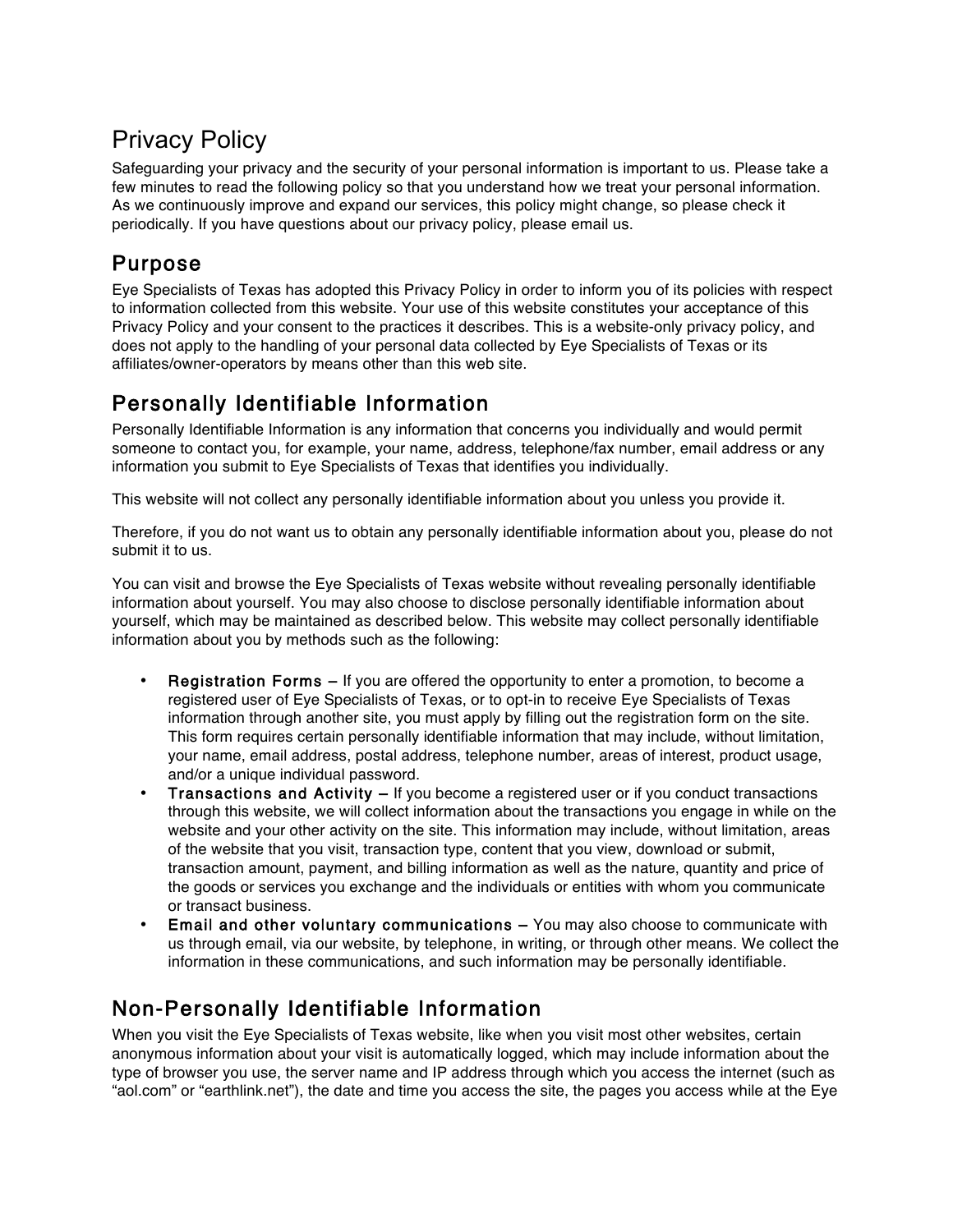Specialists of Texas website, and the internet address of the website, if any, from which you linked directly to the Eye Specialists of Texas site. This information is not personally identifiable.

#### Information Use

Eye Specialists of Texas may use the personally identifiable information collected through its website primarily for such purposes as:

- helping to establish and verify the identity of users;
- opening, maintaining, administering and servicing users' accounts or memberships;
- processing, servicing or enforcing transactions and sending related communications;
- providing services and support to users;
- improving the website, including tailoring it to users' preferences;
- providing users with product or service updates, promotional notices and offers, and other information about Eye Specialists of Texas and its affiliates;
- responding to your questions inquiries, comments and instructions;
- maintaining the security and integrity of its systems.

Eye Specialists of Texas uses the anonymous browsing information collected automatically by its servers primarily to help it administer and improve its website. Eye Specialists of Texas may also use aggregated anonymous information to provide information about its website to potential business partners and other unaffiliated entities. Again, this information is not personally identifiable.

#### Disclosure of Information

Eye Specialists of Texas does not provide personally identifiable information to unaffiliated third parties for their use in marketing directly to you. Eye Specialists of Texas may use unaffiliated companies to help it maintain and operate its website or for other reasons related to the operation of its business, and those companies may receive your personally identifiable information for that purpose. Eye Specialists of Texas may also disclose personally identifiable information about you in connection with legal requirements, such as in response to an authorized subpoena, governmental request or investigation, or as otherwise permitted by law.

### Children's Privacy

This website is directed toward and designed for use by persons aged 18 or older. Eye Specialists of Texas will not approve applications of, or establish or maintain registrations for any child whom Eye Specialists of Texas knows to be under the age of 18. Eye Specialists of Texas does not solicit or knowingly collect personally identifiable information from children under the age of 18. If Eye Specialists of Texas nevertheless discovers that it has received personally identifiable information from an individual who indicates that he or she is, or whom Eye Specialists of Texas otherwise has reason to believe is, under the age of 18, Eye Specialists of Texas will delete such information from its systems. Additionally, a child's parent or legal guardian may request that the child's information be corrected or deleted from our files by requesting this via our Contact Us page.

#### "Cookies" and Advertisers

The Eye Specialists of Texas website's server, or the servers of companies that are used to operate this site, may place a "cookie" on your computer in order to allow you to use the website and to personalize your experience. A "cookie" is a small piece of data that can be sent by a web server to your computer, which then may be stored by your browser on your computer's hard drive. Cookies allow us to recognize your computer while you are on our website and help customize your online experience and make it more convenient for you. Cookies are also useful in allowing more efficient log-in for users, tracking transaction histories and preserving information between sessions. The information collected from cookies may also be used to improve the functionality of the website.